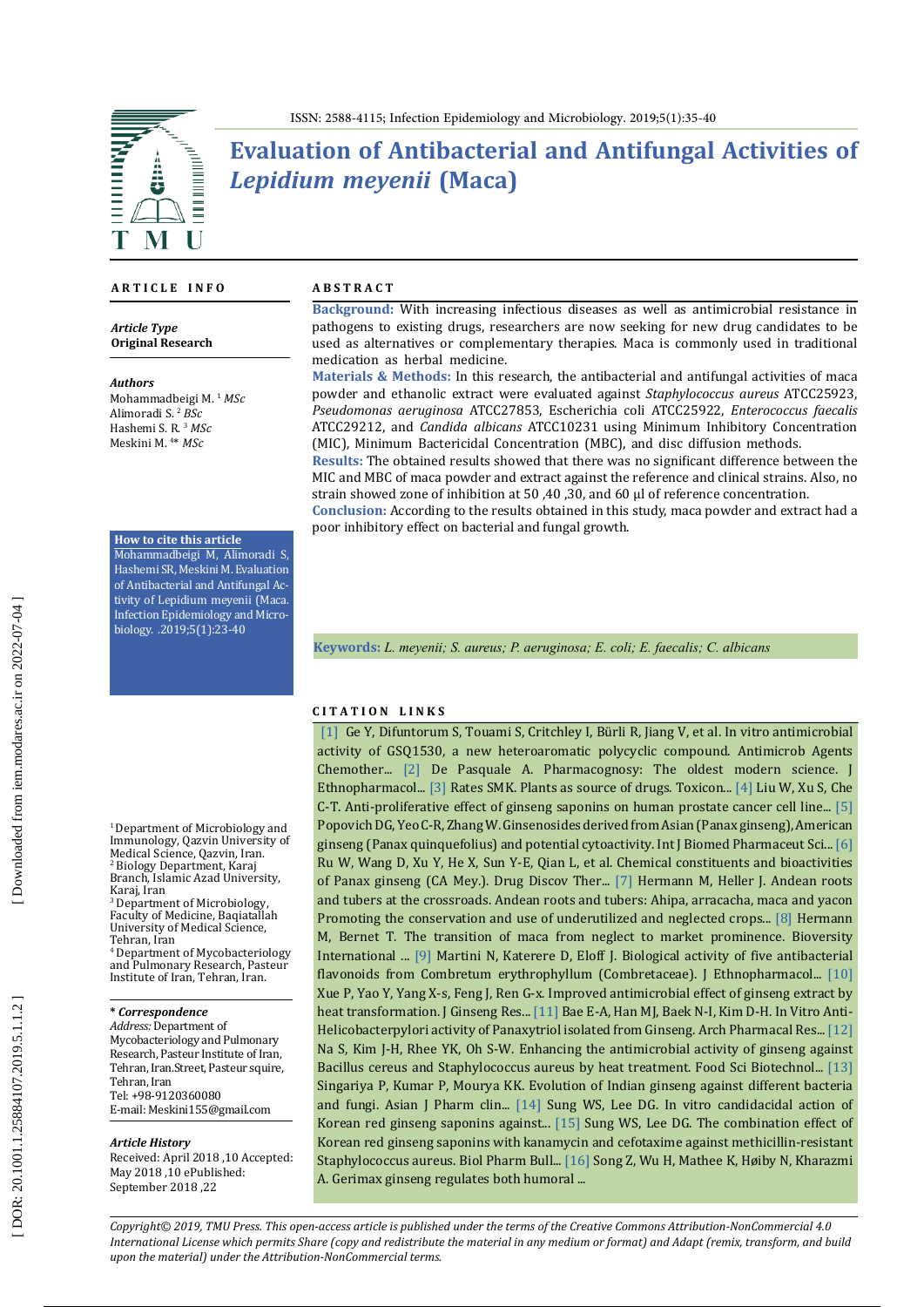## **Introduction**

The increasing trend of antimicrobial resistance in pathogens to the traditional antibiotics has reached a warning level [1]. This trend not only complicates the treatment of infectious diseases but also reproduces many diseases. To control and treat the infectious diseases caused by antimicrobial resistant bacteria, the search for new antimicrobial agents is essential and necessary.

The use of natural products with therapeutic properties has a long history dating to human civilization [2].

Recently, the interest in the use of alternative treatments and natural products, especially herbs, has increased  $[3]$ . Ginseng (maca) has been used for thousands of years in Asian countries, especially in China, Korea, and Japan, due to a wide range of functional activities such as tonic, immunogenesis, and antiaging activities  $[4]$ . Ginseng contains various agents including fatty acids, peptides, and polyacetylene.

Polysaccharides with medical properties are the most important agents in ginseng  $[5, 6]$ . Ginseng is an entirely domesticated species belonging to the genus Lepidium of family Cruciferae that is additionally referred to as Brassicaceae. As the source of various vegetables and oil plants of Eurasian origin, this family is of enormous economic importance. Ginseng is the only domesticated species of family Brassicaceae within the New World <sup>[7]</sup>.

Grown up within the late 1980s in its native space to about fifty ha, ginseng has intimate over the last years a meteoric rise from an unnoted biology curiosity to Internet notoriety  $[8]$ . In this study, to determine the antibacterial and antifungal properties of ginseng, MIC and disc diffusion methods were used.

**Preparation of herbal extracts:** Organic maca powder was provided from Indigo Herbs co, UK. The powder (20 g) was mixed with 200 ml of 70% methanol and placed in the soxhlet apparatus. Methanol extract was filtered and evaporated by vacuum rotary evaporator (Eyela, Tokyo, Japan) at 45°C. The extract was freeze dried and stored at 4  $^{\circ}$  C **Minimum inhibitory concentration (MIC)** 

**and minimum bactericidal concentration (MBC):** To prepare the reference tube of herbal extract, 1 g of the ginseng extract was dissolved in 3 ml of DMSO. To determine the MIC, ten tubes containing 1 ml of Trypticase Soy Broth (TSB) were used. In the first tube, 1 ml of the reference tube was poured. After mixing, 1 ml of which was removed and poured into the second tube. This process continued to reach the tenth tube, and the last 1 ml of the tenth tube was picked out. In Bacterial tube,  $5\times10^{5}$  -10 6 (CFU)/ml colony forming units were added to each tube, but for fungi,  $10^4$ - $10^5$  CFU/ml were added to each tube. These tubes were incubated at 37°C for 18-24 hrs. Gram-positive (*S. aureus* ATCC25923) and gram-negative (*P. aeruginosa* ATCC27853, *E. coli* ATCC25922, and *E. faecalis* ATCC29212) bacteria and fungi (*C. albicans* ATCC10231) were used in this part. Subsequently, each tube was shacked and cultured on an agar plate and incubated at 37°C for 18-24 hrs. Also, three clinical isolates were used to determined MIC and MBC values. **Disc diffusion:** To defined inhibition zone for bacteria and fungi used in this study, the disc diffusion method was employed. For this purpose, 0.5 McFarland tubes of bacteria and fungi were prepared and cultured on agar plates. In the next step, the discs were filled with 30, 40, 50, and 60 µl of reference tube. Finally, plates were incubated at 37°C for 18-24 hrs.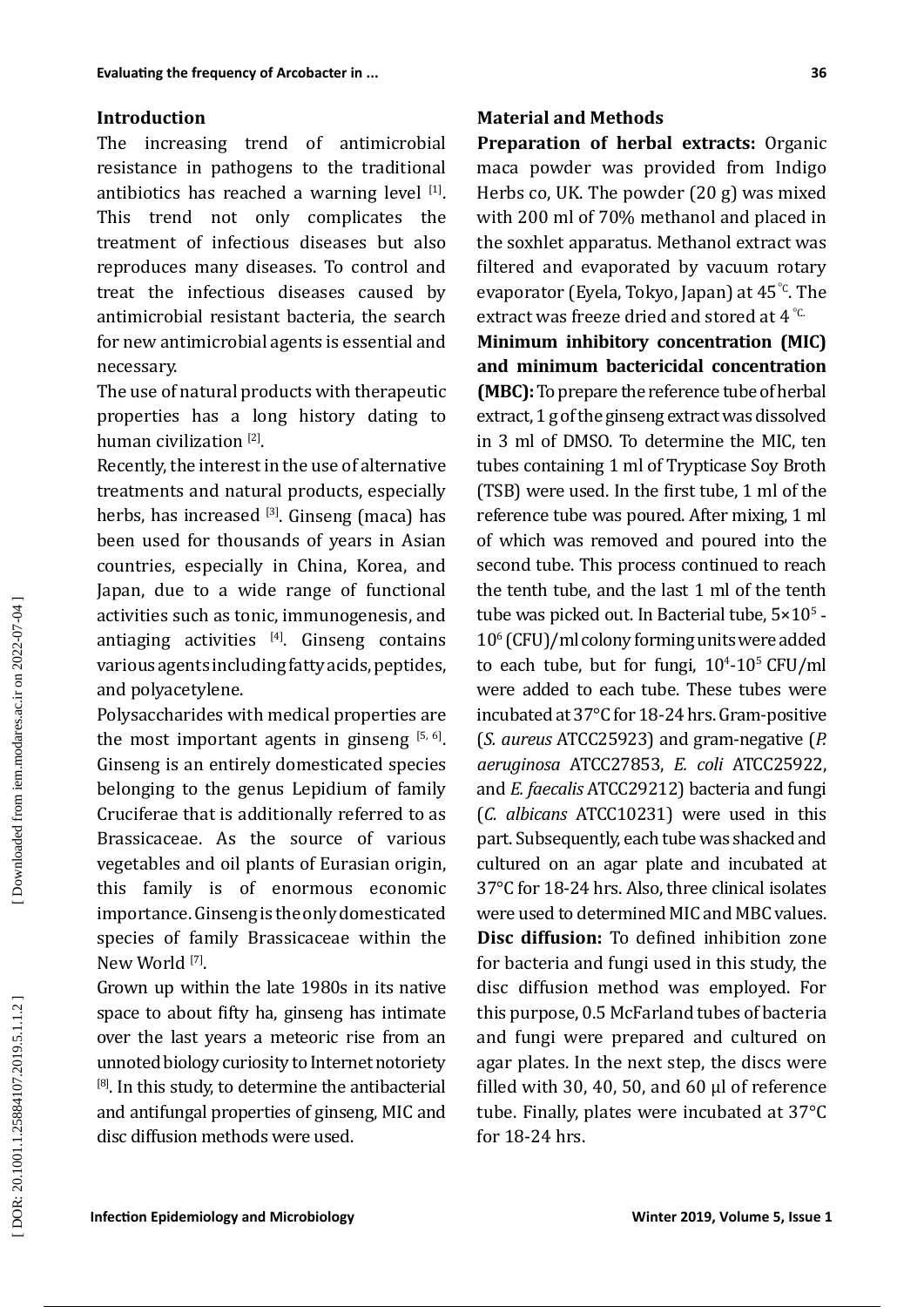# **Findings**

In this study, serial dilution method was used to determine MIC and MBC values of maca powder and extract. MIC of maca powder was 0.16 g/ml for *P. aeruginosa* ATCC27853 and *C. albicans* ATCC10231; and 0.083 g/ml for *S. aureus* ATCC25923, *E. coli* ATCC25922, and *E. faecalis* ATCC 29212. MBC of maca powder was 0.16 g/ml for *P. aeruginosa* ATCC27853, *C. albicans* ATCC10231, *S. aureus* ATCC25923, and *E. coli* ATCC25922; and 0.083 g/ml for *E. faecalis* ATCC 29212 (Chart 1).

MIC of maca extract was 0.16 g/ml for *P. aeruginosa* ATCC27853 and *C. albicans* ATCC10231; and 0.083 g/ml for *S. aureus* ATCC25923, *E.coli* ATCC25922, and *E. faecalis* ATCC 29212. MBC of maca extract was 0.16 g/ml for *P. aeruginosa* ATCC27853, *C. albicans* ATCC10231, *S. aureus* ATCC25923, and *E. coli* ATCC25922; and 0.083 g/ml for *E. faecalis* ATCC 29212 (Chart 2).

MIC of maca powder was 0.16 g/ml for clinical isolates of *P. aeruginosa* and *C. albicans*; and 0.083 g/ml for clinical isolates of *S. aureus*, *E. coli*, and *E. faecalis*. MBC of maca powder was 0.16 g/ml for clinical

 $0.160.16$ 

 $0.2$  $0.18$ 

0.16  $0.14$  $0.12$ 

 $0.08$ 

 $rac{C}{\sqrt{2}}$  $0.1$  isolates of *P. aeruginosa*, *C. albicans, S. aureus*, and *E. coli*; and 0.083 g/ml for clinical isolates of *E. faecalis* (Chart 3).

MIC of maca extract was  $0.16$  g/ml for clinical isolates of *P. aeruginosa* and *C. albicans*; and 0.083 g/ml for clinical isolated of *S. aureus*, *E. coli*, and *E. faecalis*. MBC of maca extract was 0.16 g/ml for clinical isolates of *P. aeruginosa*, *C. albicans, S. aureus*, and *E. coli*; and 0.083 g/ml for clinical isolates of *E. faecalis* (Chart 4).

The disc diffusion method results showed that all the strains had a borderline inhibition zone diameter, but obtained results by statistical analysis showed no significant difference between the isolates inhibition zone diameters at 30, 40, 50, and 60  $\mu$ l of reference concentration.

# **Discussion**

 $0.\overline{4}6$ 

 $0.083$ 

Infections and infectious diseases are considered as a serious threat for human health. Todays, resistance to antimicrobial drugs is rising. Given the increasing trend, researchers have turned to herbal medicines to replace antibiotic treatment. Until now, different antimicrobial agents

 $0.0830.\overline{0}83$ 



 $0.083$ 

 $0.\overline{4}6$ 

**Chart 1)** MIC and MBC of ginseng powder against the reference strains

C. albicans

 $0.160.16$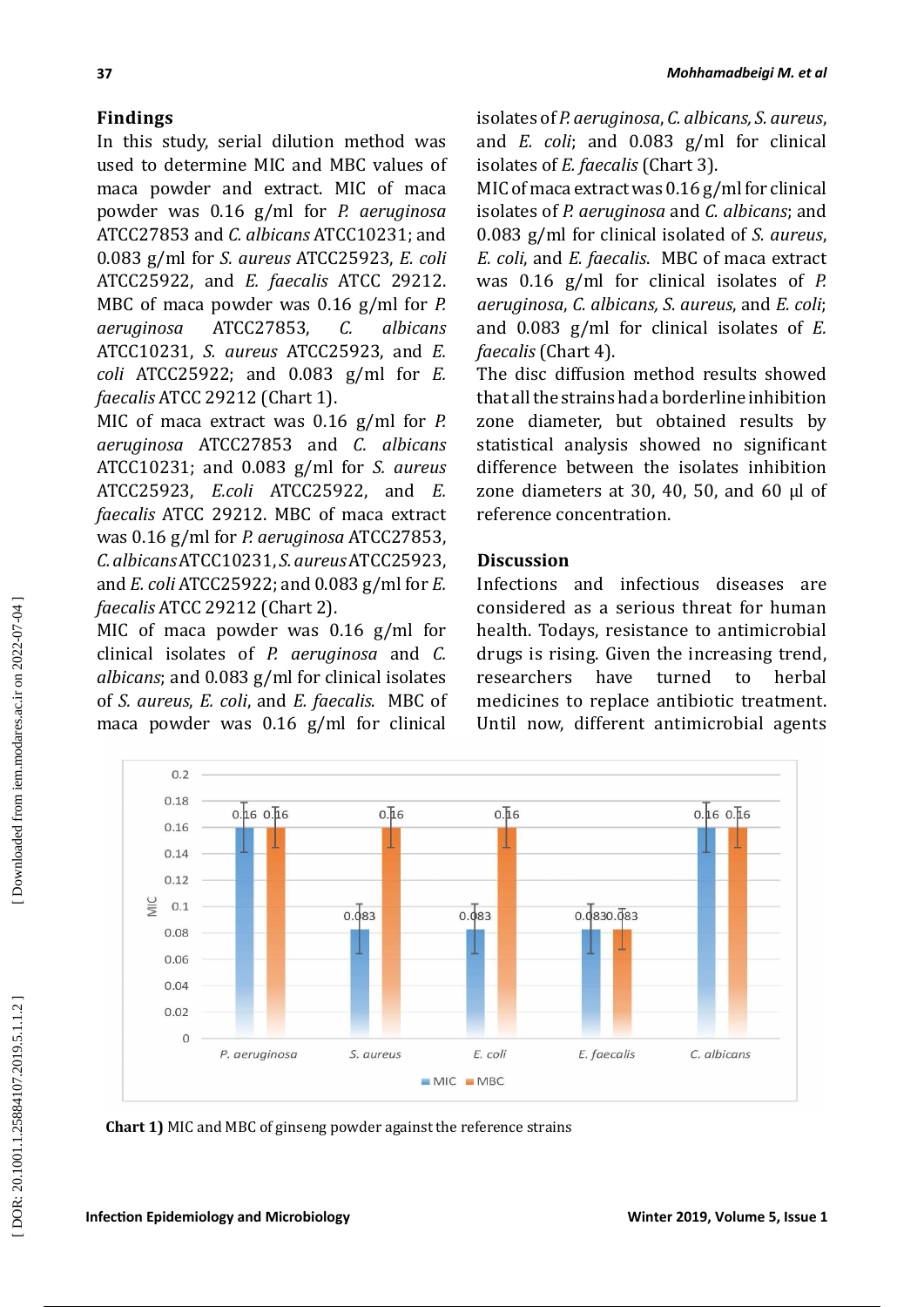



**Chart 2)** MIC and MBC of ginseng extract against the reference strains





**Chart 4)** MIC and MBC of ginseng extract against the clinical isolates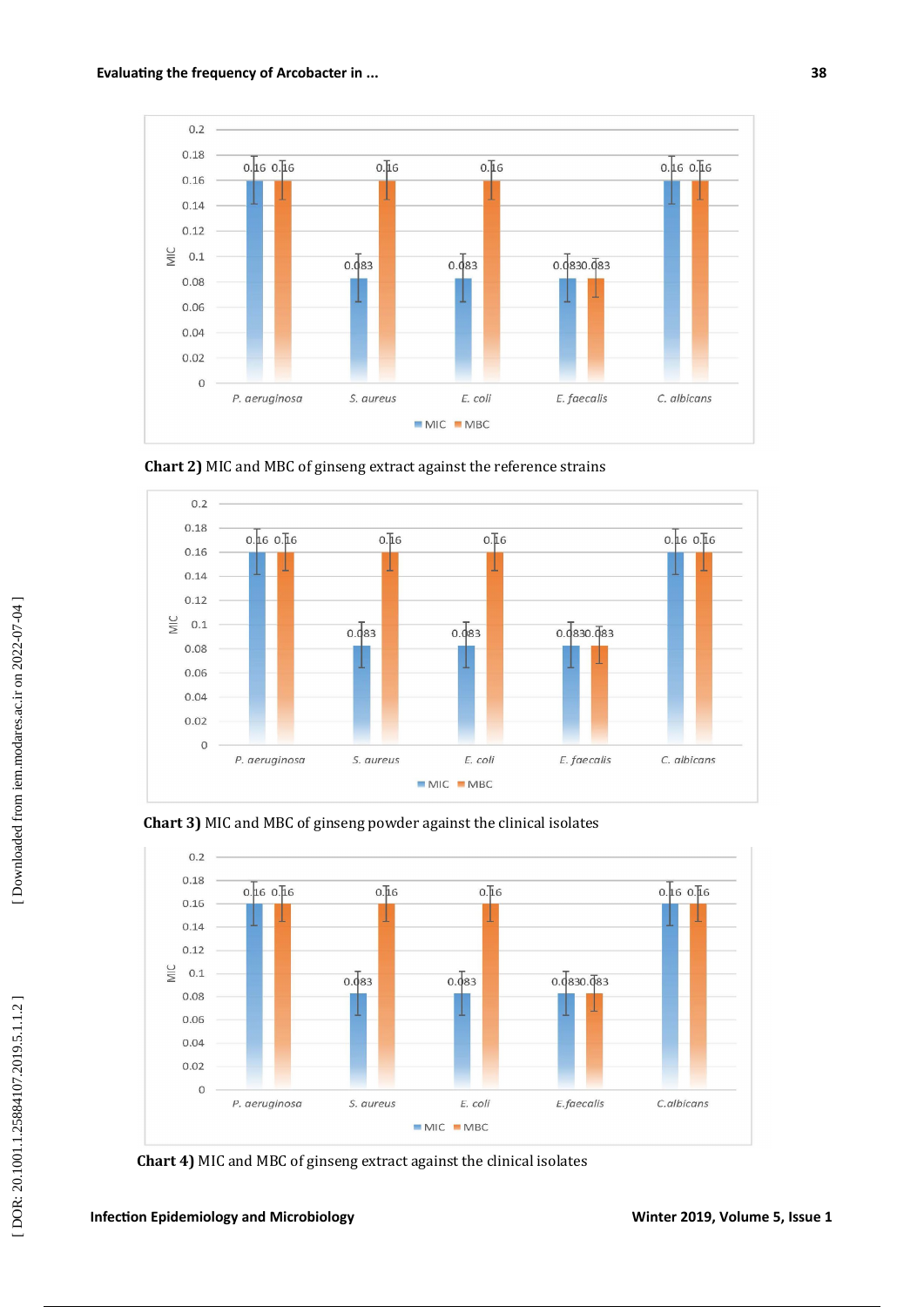have been isolated from several herbaceous plants. Since these compounds have relatively novel chemical structures and antimicrobial mechanisms, there has been a growing interest in using antimicrobial herbaceous plants  $[9]$ . The present study results revealed that there was no significant difference between the MIC and MBC of maca powder and its alcoholic extract against the reference and clinical strains. Also, all the strains showed a borderline inhibition zone diameter at 30, 40, 50, and 60 µl of reference concentration. Peng Xue *et al.* used MIC and MBC methods to evaluate the antibacterial effect of<br>ginseng extract on *Fusobacterium* extract on *Fusobacterium nucleatum*, *Clostridium perfringens*, and *Porphyromonas gingivalis,* consistent with this study using these methods  $[10]$ . Eun-Ah Bae *et al.* (2001) showed anti-*Helicobacter pylori* activity of ginseng. In their study, ginseng MIC against *H. pylori* was reported as 50 µg/ml, but in the present research, the obtained MIC was higher than that reported in Eun-Ah Bae *et al.*'s research [11]. In Soyoung Na *et al*.'s research, methanol extract of heated ginseng showed higher antimicrobial activity against *Bacillus cereus* and *S. aureus* than ethanol extract  $[12]$ , but the obtained results in the present study showed no significant difference between the ginseng powder and its methanolic extract regarding the antibacterial properties. This difference could be attributed to the different concentrations of ethanolic and methanolic extracts used. Singriya *et al.* showed that Indian ginseng had antibacterial and antifungal activity against *P. aeruginosa, B. subtilis*. and *E. aerogens* [13]. In the present research, ginseng showed weak antibacterial and antifungal activities against *P. aeruginosa*, *S. aureus*, *E. coli*, *E. faecalis*, and *C. albicans*. In another research done by Sung *et al*. (2008), it was shown

that ginseng had antifungal activity against *C. albicans* [14], consistent with the present research, showing that ginseng powder and methanolic extract had antifungal activity against *C. albicans*. In Sung *et al.*'s study, Korean red ginseng saponins had a weak antimicrobial effect on methicillin-resistant *S. aureus*, confirming the present study results for *S. aureus* strains [15]. In Song *et al.*'s investigation, gerimax ginseng had a strong antibacterial effect on *P. aeruginosa* associated lung infection in chronic phase, whereas in the current study, ginseng powder and ethanol extract had a weak antibacterial effect on *P. aeruginosa* strains. This difference might be due to the presence of different ginseng species with different properties <sup>[16]</sup>.

In another study done by Xue *et al*., it was found that ginseng extract had antibacterial effects on *F. nucleatum*, *C. perfringens*, and *P. gingivalis.* The difference in results may be due to the selection of anaerobic bacteria, and ginseng may have an antibacterial property only on anaerobic bacteria<sup>[10]</sup>. According to the results obtained in this study, ginseng powder and extract had a poor inhibitory effect on bacterial and fungal growth.

**Acknowledgement:** The authors would like to thank from the Iran Zamin Lab for using their equipment and Azar Danesh co. for providing Maca powder and extract.

**Conflict of Interests:** No conflict of interested.

**Ethical Permissions:** This study doesn't have any ethical permissions and we just used five MDR resistant isolates to figure out that maca has antibacterial properties or not.

**Authors' Contributions:** Maryam Mohammadbeigi, Samira Alimoradi, and Seyyed Reza Hashemi conducted lab experiments, analyzed data, and wrote manuscript. Maryam Meskini designed the study, analyzed data, and wrote manuscript. **Funding Sources:** Iran Zamin Lab provided